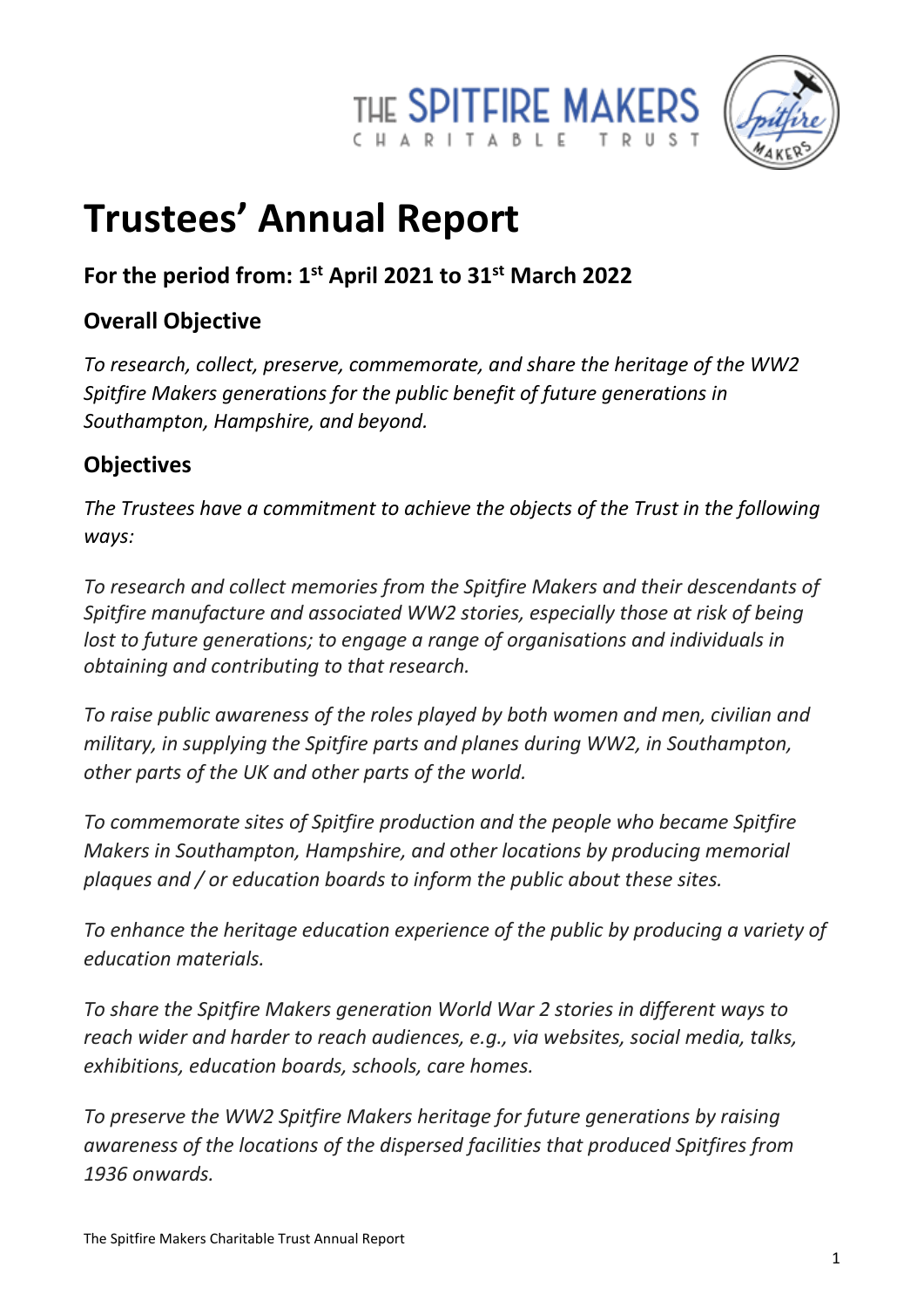



*To preserve the heritage of the Spitfire Makers stories for public interest by archiving and depositing researched information and artefacts with public and charitable archives.*

*To share stories of the Spitfire Makers with different audiences by organising public meetings, exhibitions, celebrations and events in Southampton, Hampshire, and other locations, to recognise and honour the role played by the "so many" who worked to supply "The Few" with the iconic Spitfire.*

*To advance education for the public benefit by the sharing of research about Spitfire Makers with audiences of different age groups in and around Southampton, other parts of the UK and via the www.*

#### **Our Main Achievements during the year**

*It has been two years since the launch of The Spitfire Makers Charitable Trust. The Spitfire Makers Memorial Plaques project was launched to a capacity audience in the Shirley Parish Hall on 23rd February 2020, and the Trust was set up in early March to manage the project and any other projects that develop from the research.*

*Over the past year, despite continuing Covid 19 restrictions, we have been able to move forward with our projects. We were able to keep in touch with our supporters and followers through our Facebook page and also with the Spitfire Makers website, which was launched in June 2021. Both of these media outlets have enabled us to reach a worldwide audience, with several of our posts having over 30,000 views.* 

*In early September 2021, we were pleased to arrange a talk for our supporters by our Patron Sqn. Ldr. Mandy Singleton, of the Battle of Britain Memorial Flight. Mandy was accompanied by the Senior Pilot of the BBMF, Sqn. Ldr. Mark Discombe and together they gave an interesting talk about the history of the BBMF, their different planes and how they maintain and fly them. The presentation was entitled "The Few that Enable the Many" and reflected the way that the small team of the BBMF display their planes to many millions each year. The talk was followed by a lively Q & A session with the audience.*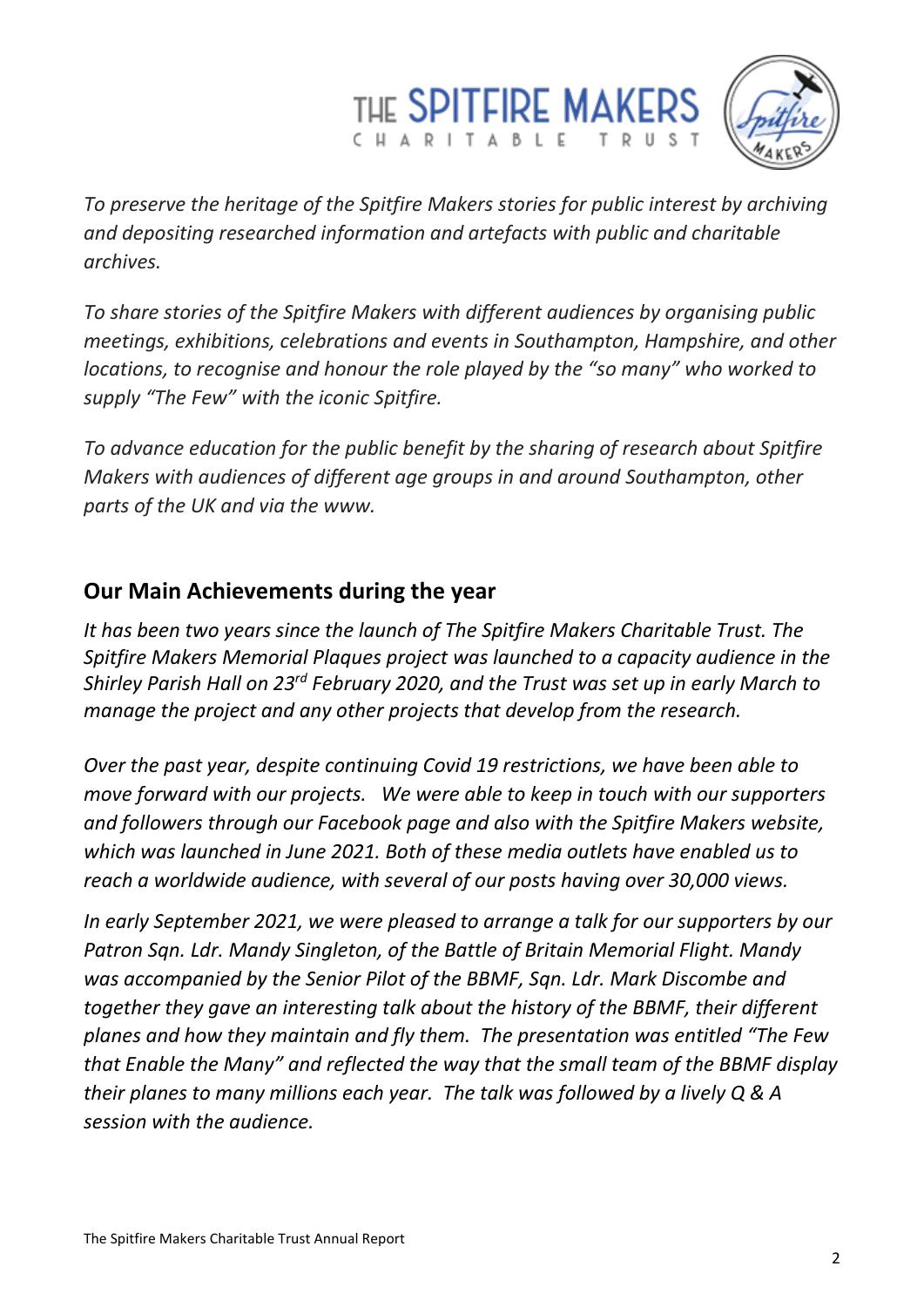





*Mandy & Mark with Alan Matlock, our Honorary President Don Smith, and Edna Penney whose husband Ray was a Spitfire Maker.*

*Shortly after the presentation Mandy's tenure with the BBMF ended but we were delighted that she has agreed to remain as our Patron. We were also delighted when the new Senior Engineering Officer of the BBMF, Sqn. Ldr. Dave Philips agreed to continue our association with the BBMF, by also becoming our Patron.*

*In March 2020, we were awarded a grant from Southampton City Council via Southampton Voluntary Services to set up an event in Shirley, to mark the 80th anniversary of VE Day in May 2020. Sadly, the event had to be postponed due to the pandemic restrictions, but we were finally able to arrange an exhibition and guided walks in September 2021, as part of the Heritage Open Day events that were taking place across the city of Southampton. The event was entitled "The Journey to Peace" and reflected on how the people in the Shirley area lived and worked throughout WW11, from 1939 onwards, and celebrated the peace in 1945. The exhibition was held in the Shirley Parish Hall, the wartime site of a secret "Shadow" factory making parts for Spitfires, and the walks were guided around other "Shadow Factory" sites within the area.*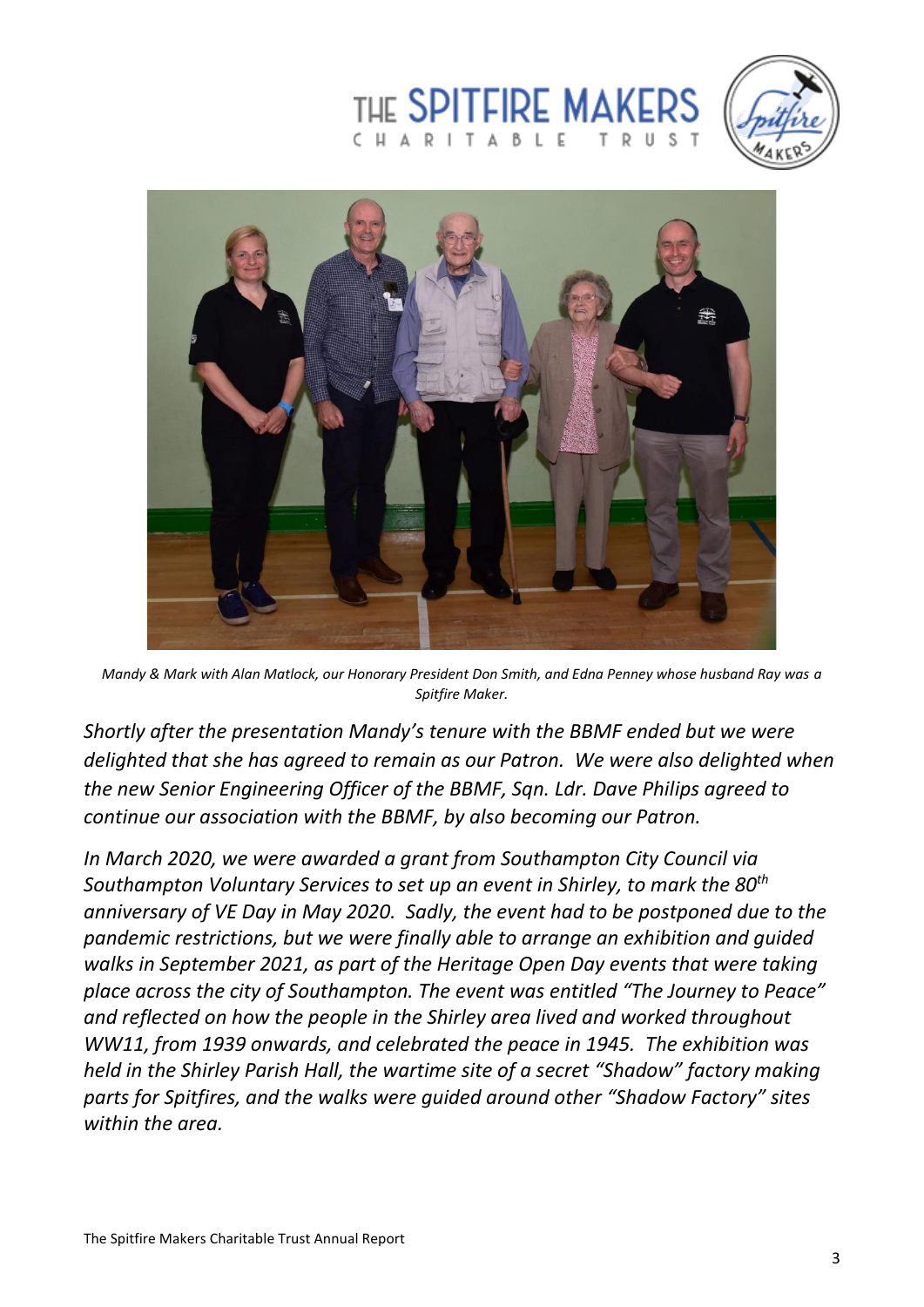





*The Journey to Peace exhibition*

*As a project we also seek to reveal the wider role played by women during WW11; it is documented that at this site, the former Rechabite Hall, now Shirley Parish Hall, 60 out of the 70 Spitfire Making staff were women. It was a fitting location for such an exhibition and well received by the local community.* 

*Reports of the event can be found on our website and social media.*

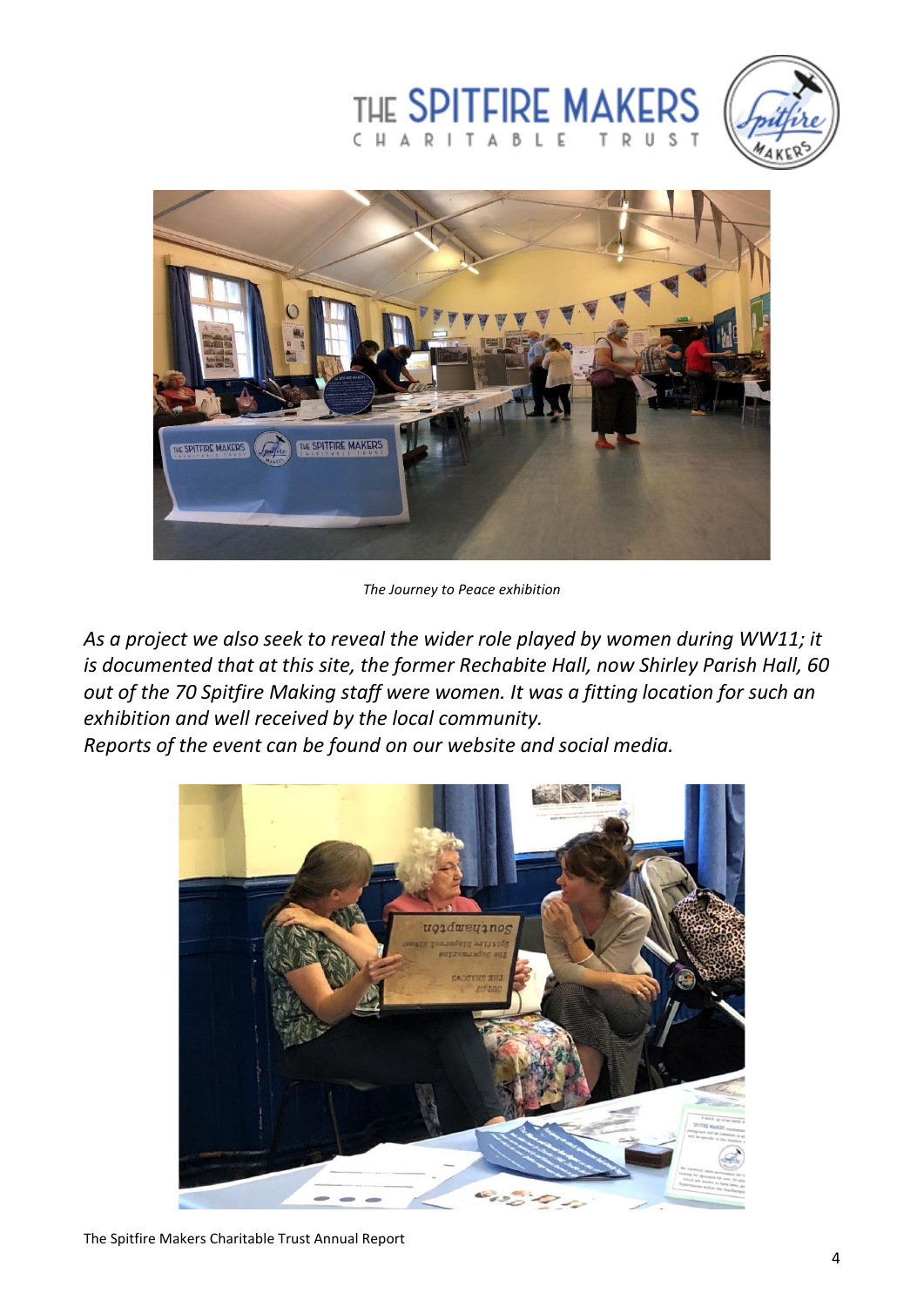



*During the summer of 2021, we were pleased to be able to support and attend other events in the area, notably, the launch of the Salisbury Secret Spitfire project and also the 400-year anniversary of Peartree Church in Woolston, Southampton, the first purpose built Anglican church in the world. As the church is situated very close to the site of the original Spitfire factory our exhibits were well received.*

*In late summer 2021, we were saddened to hear that the original Supermarine Flight Shed situated near to Southampton Airport was to be demolished. Due to the building of a motorway, and changes to the ownership of the surrounding buildings, the existence of the Flight Shed had been unknown until the planning request was submitted. A Spitfire Makers online petition was set up which gained over 50,000 signatures. Working with several other heritage and aviation organisations, historical evidence was presented to Southampton City Council but sadly, this was not successful, and the building could not be saved.* 

*The Spitfire Makers Plaques Project has continued throughout the year and in November 2021, thanks to fund raising efforts by Shirley Local History Group, we were able to order our first plaque which was to be placed on the Shirley Parish Hall.* 

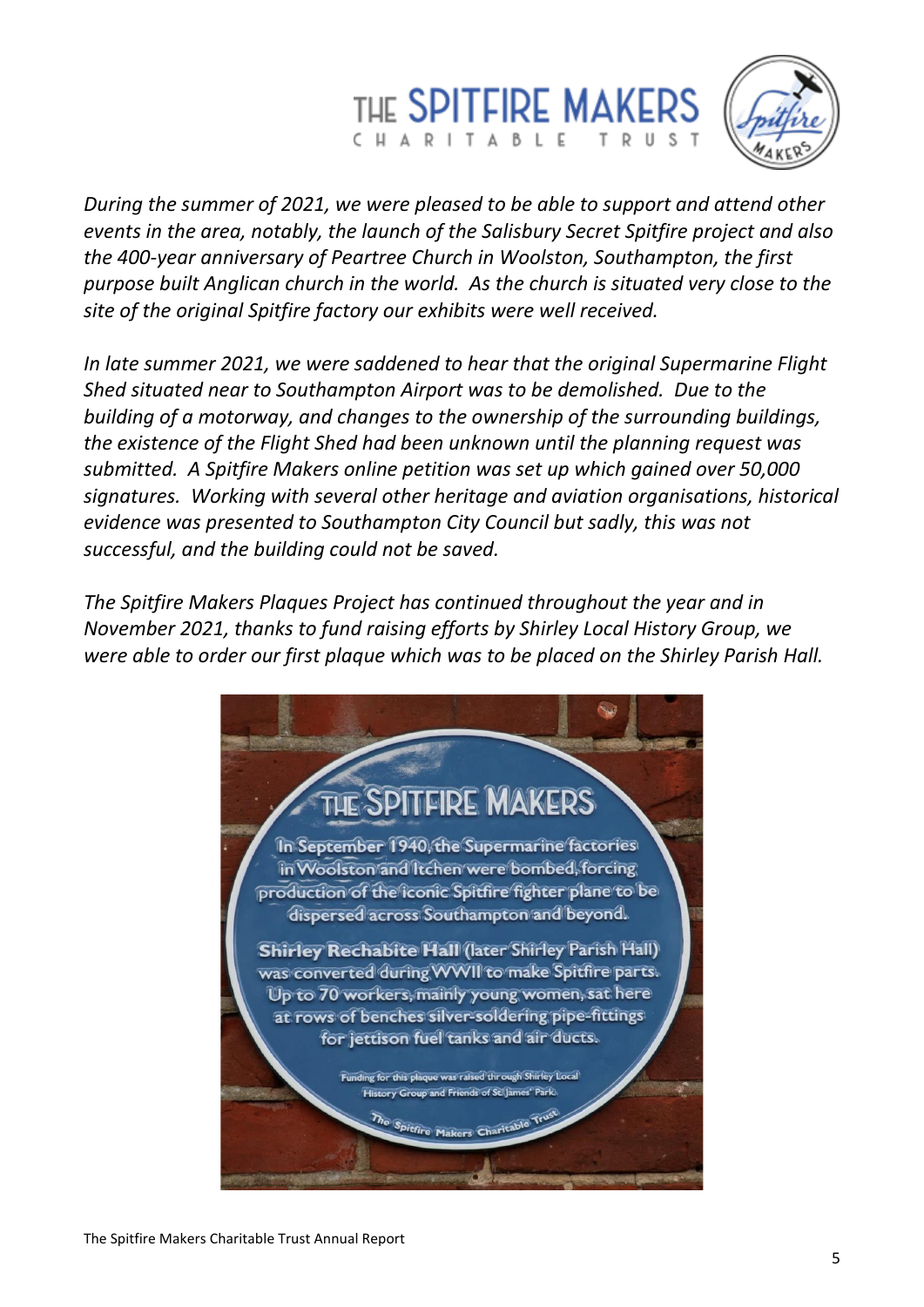



*Due to the pandemic restrictions, the unveiling of the plaque was postponed until March 2022. We were delighted that our Honorary President, Don Smith, was there to unveil the plaque in the place where he had worked in 1940 as a young apprentice. As noted in our report last year, we had received funding for two more plaques in early 2021 and have since received funding and pledges for three further plaques.* 



*Alan Matlock with Don Smith and Val Stoten who unveiled the plaque*

*In September 2021, a member of our team once again honoured the memory of the Supermarine workers who lost their lives in 1940 during the bombing raids on the Supermarine factory, by placing a poppy marker on each grave. From this has grown another project to find a way to mark each grave and also place a permanent memorial to the workers.*

*One of our objectives is to involve the local community in our projects. After our events in September 2021, further walks were arranged and also talks on "Building Spitfires without a Factory" at several community venues around Southampton. This in turn has created interest from a local school and also a heritage group who would like to raise funds for a plaque.*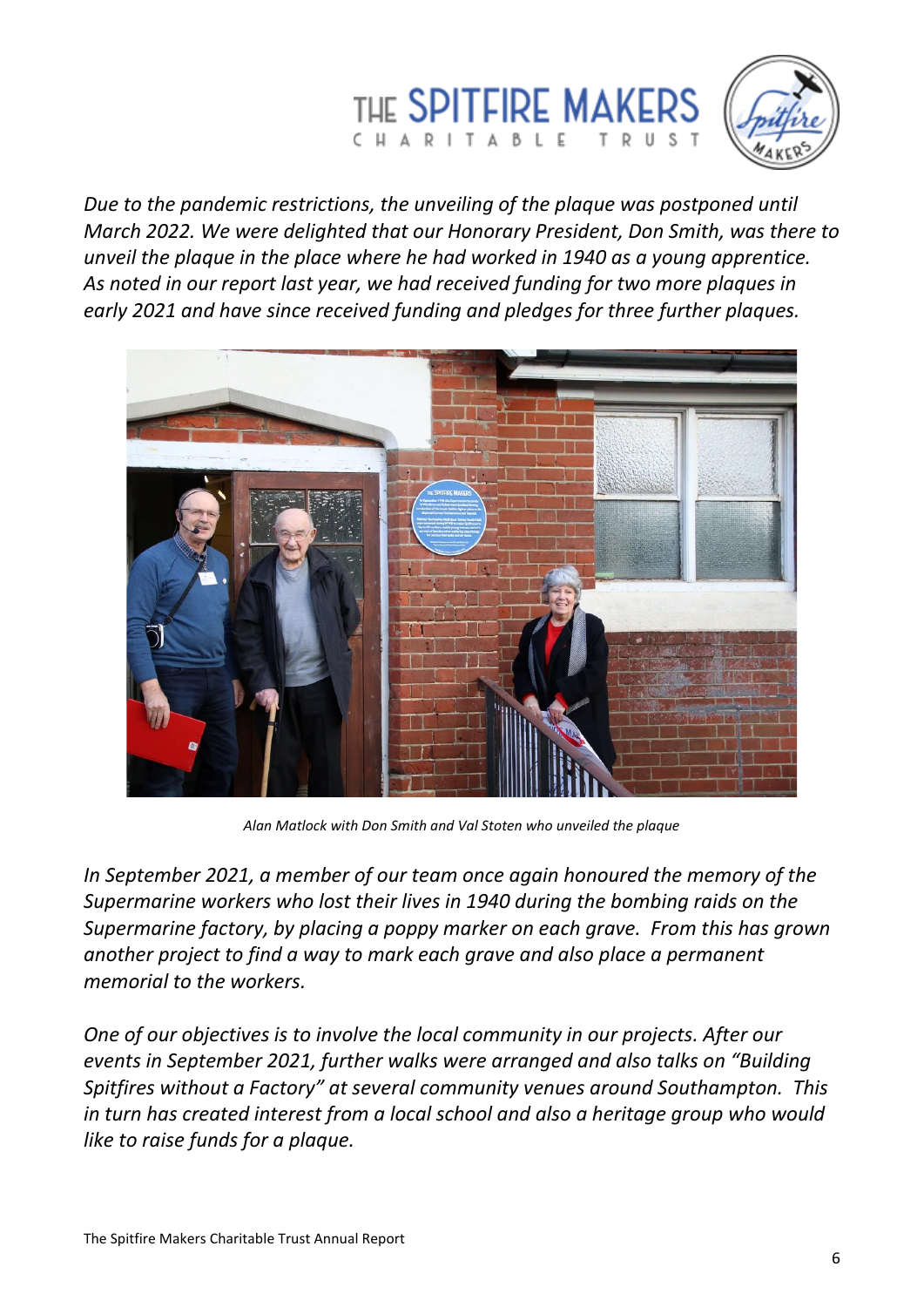## THE SPITFIRE MAKERS CHARITABLE



*During the year we have continued to follow up leads to confirm the location of further Supermarine production facilities both in Southampton and beyond. Our media outlets, events, and talks to local heritage, community, and aviation groups, have provided several new leads as well as information and memories relating to the workers. A talk to the Royal Aeronautical Society's Isle of Wight branch was filmed by the Wight Aviation Museum and has led to an invitation for the team to visit the Museum at Sandown Airport and the nearby Spitfire restoration factory.*

## **Financial Review**

*Despite the initial delay in fundraising, due to Covid 19 restrictions, the Trust, with its dedicated project team and many supporters, has managed to increase its project income from £827.47 in 2020-21 to £6007.04 this past year. This is an outstanding achievement for the Trust, given the Covid restrictions that were still in place. 48% of that income was from a Community Chest grant from Southampton City Council for equipment and heritage outreach projects that will take place in the forthcoming year and £1500 was for the sponsorship of three memorial plaques, the first of which has been installed. Once the Shirley pilot project is completed the Team will be looking to expand the commemorative plaque project to other areas in Southampton and fund raise accordingly.*

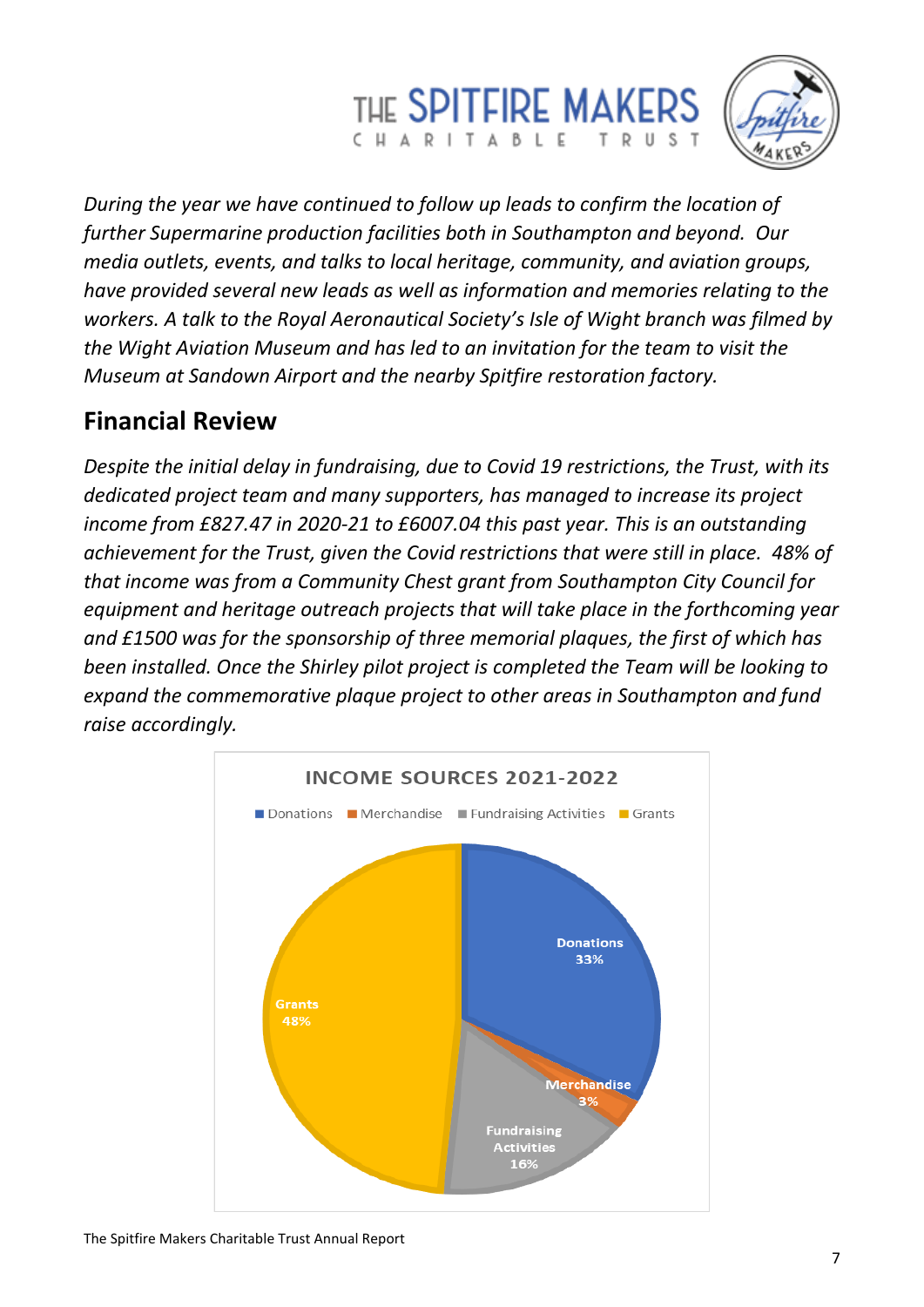



## **Year End Accounts 2022**

## **Statement of Income and Expenditure for the period**

## **1 st April 2021 to 31st March 2022**

(presented to 4.4.22 to include accruals).

| <b>Balance brought forward 1.4.21</b>                            |         |                 | £657.00  |
|------------------------------------------------------------------|---------|-----------------|----------|
| <b>Income</b>                                                    |         |                 |          |
| <b>Donations</b>                                                 |         |                 |          |
| General                                                          | 410.92  |                 |          |
| Refreshments at events                                           | 84.27   |                 |          |
| Spitfire Makers Team                                             | 28.74   |                 |          |
| Plaques                                                          | 1500.00 |                 |          |
|                                                                  |         | 2023.93         |          |
| <b>Fund raising activities</b>                                   |         |                 |          |
| Raffles                                                          | 223.00  |                 |          |
| Games                                                            | 76.00   |                 |          |
| <b>Merchandise Sales</b>                                         | 174.00  |                 |          |
| <b>Spitfire Talks</b>                                            | 395.00  |                 |          |
| <b>Public Walks</b>                                              | 117.00  |                 |          |
|                                                                  |         | 985.00          |          |
| <b>Grants</b>                                                    |         | 2998.11         |          |
| <b>Total Income</b>                                              |         |                 | £6007.04 |
| <b>Expenditure</b>                                               |         |                 |          |
| Office Admin/stationery                                          |         | 17.03           |          |
| Website & IT                                                     |         | 69.60           |          |
| <b>Bank Charges</b><br>Memberships / public insurance            |         | 72.00<br>150.00 |          |
|                                                                  |         |                 |          |
| Events                                                           |         | 510.22          |          |
| Merchandising                                                    |         | 95.00           |          |
| Donation (Margaret White Funeral - Hon President until 26.11.21) |         | 30.00           |          |
| <b>Total Expenditure</b>                                         |         |                 | £1892.45 |
| <b>Balance Carried Forward 5.4.22</b>                            |         |                 | £4771.59 |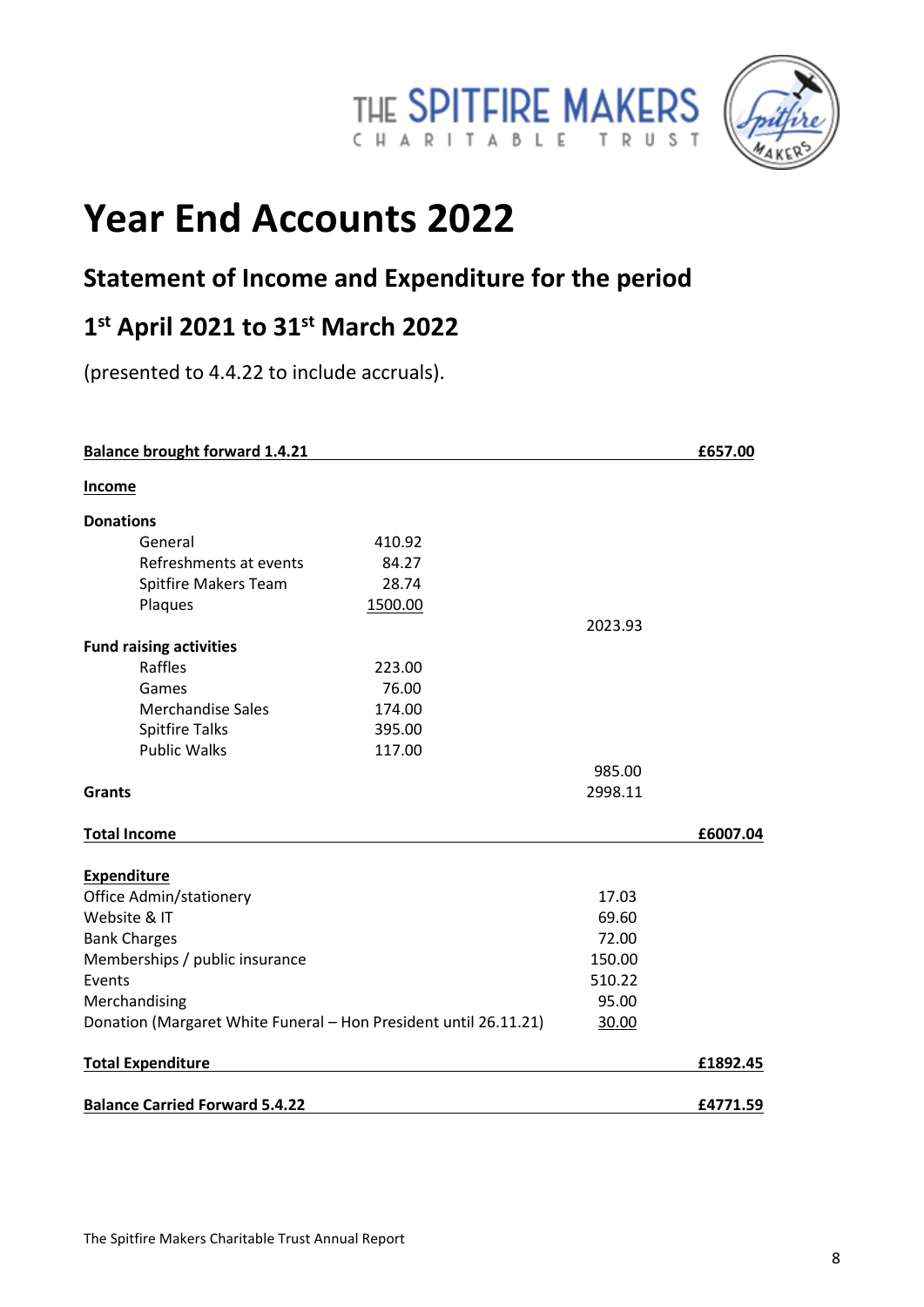



## **Statement of Assets and Liabilities**

## **(presented as at 4th April 2022)**

| <b>Monetary Assets</b>       |         |         |          |
|------------------------------|---------|---------|----------|
| Cash held in bank            |         | 4705.59 |          |
| Cash held in petty cash      |         | 66.00   |          |
| <b>Total Monetary Assets</b> |         |         | £4771.59 |
|                              |         |         |          |
| <b>Represented by funds</b>  |         |         |          |
| Reserves Trust Capital       |         | 150.00  |          |
| <b>Unrestricted Funds</b>    |         |         |          |
| <b>General Funds</b>         |         | 1477.08 |          |
| <b>Restricted Funds</b>      |         |         |          |
| Commemorative plaques        | 646.40  |         |          |
| Grants                       | 2498.11 |         |          |
|                              |         | 3144.51 |          |
| <b>Total Funds</b>           |         |         | £4771.59 |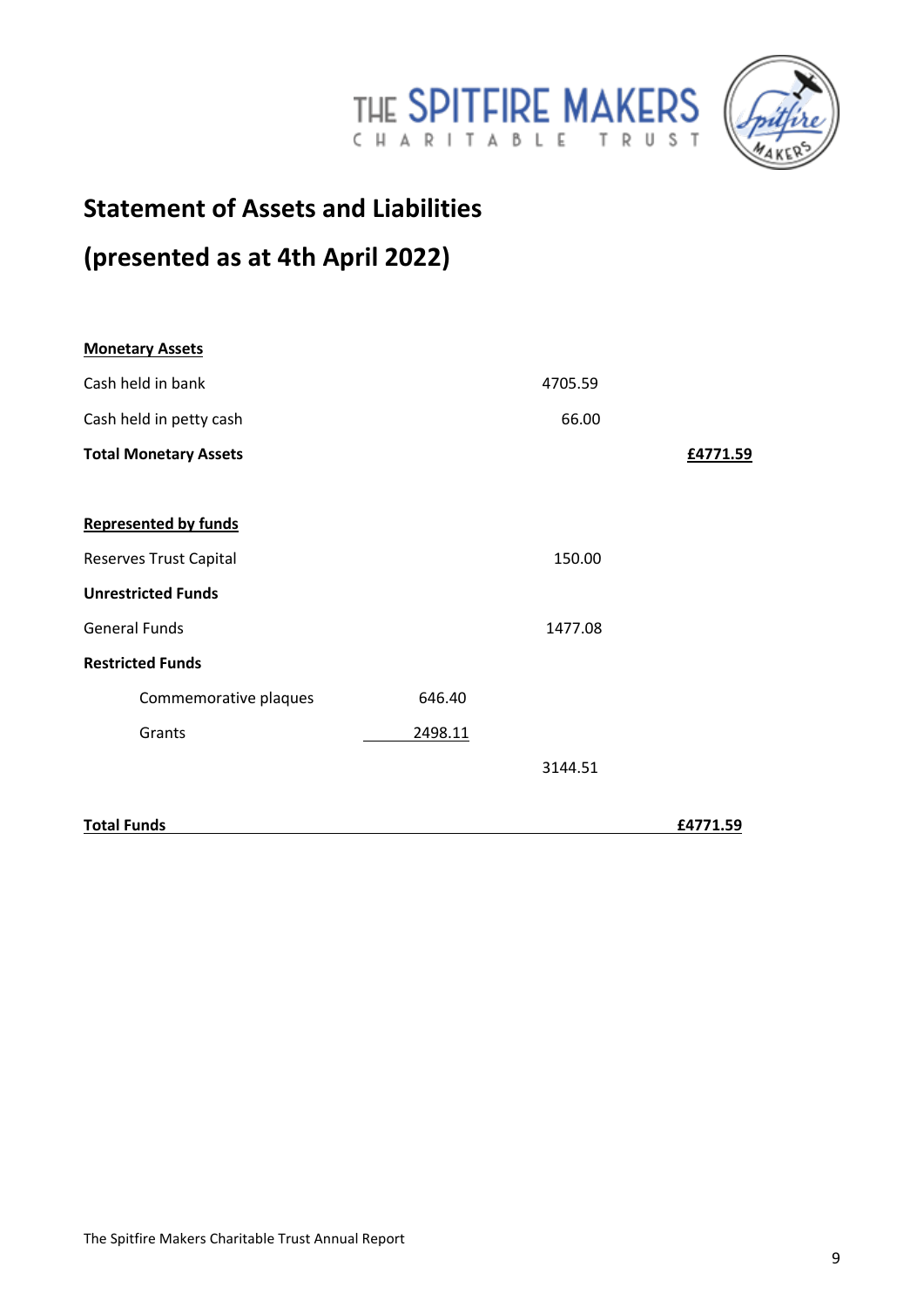



### **Structure, Governance and Management**

#### **Structure**

### *The Spitfire Makers Charitable Trust*

| <b>Governing Document:</b> | Trust Deed dated 5 <sup>th</sup> March 2020                       |  |
|----------------------------|-------------------------------------------------------------------|--|
| Constituted as:            | A Charitable Trust – not registered as<br>a charity               |  |
| Trustee selection:         | Trustees appointed by the Board of<br>Trustees on a 3-year tenure |  |

#### **Governance**

*The Trustees are responsible for the governance of the Trust. The Trustees give their time voluntarily and receive no payment or benefits from their role.*

*A Project Team has been set up to carry out research, set up events and fund raise.*

*The wellbeing, health, and safety of all Trustees, volunteers, and supporters is paramount.* 

*The Trust works closely with local history, heritage, and community groups.*

*The following policies and procedures are in place to ensure compliance with all legal and internal governance requirements:*

*Safeguarding the Vulnerable Policy Code of Conduct & Good Practice Guide for Volunteers Health & Safety Policy Equal Opportunities & Diversity Policy Financial Guidelines General Data Protections Regulation Document Data Protection Policy Risk Policy and Risk Register Trustee Roles and Responsibilities*